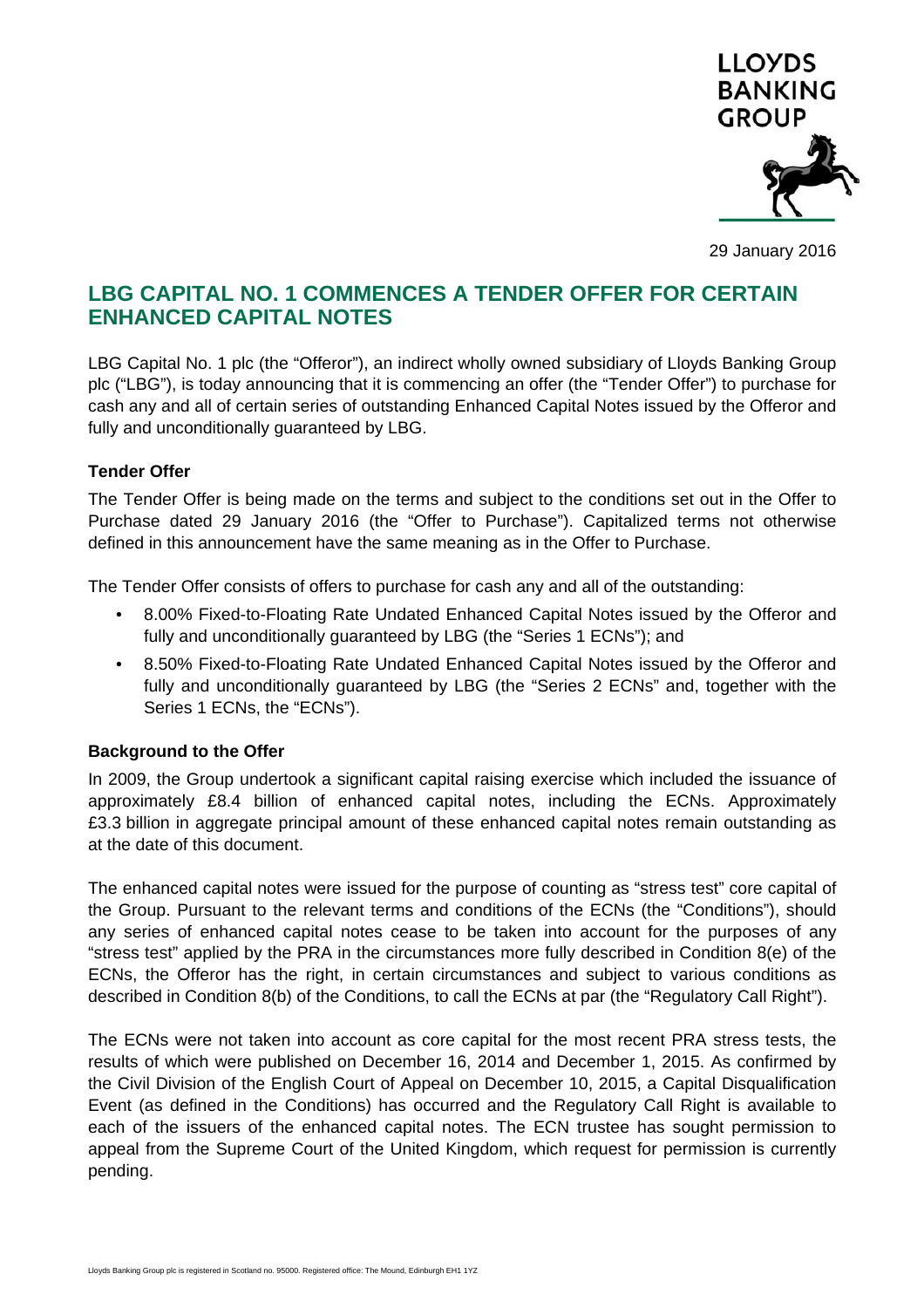# **The Offer**

The Group is today launching the Offer and the Concurrent Non-U.S. Tender Offers (as defined below) (together, the "Tender Offers"). The Tender Offers provide eligible holders of the relevant series of enhanced capital notes (including the Holders of the ECNs) with a means to tender their enhanced capital notes at a price which is higher (or in the case of certain series of enhanced capital notes redeemable at a make-whole premium at a prices that is expected to be higher) than the contractual redemption price at which the relevant issuer of the enhanced capital notes is entitled to redeem such enhanced capital notes upon an exercise of the Regulatory Call Right.

# **Redemption**

The issuers of the enhanced capital notes have today given redemption notices in respect of certain series of enhanced capital notes which are not the subject of the Tender Offers and which were prioritised for redemption following the liability management exercise conducted in 2014. Those redemptions are scheduled to occur on February 9, 2016.

Subject to the satisfaction of the conditions set out in Condition 8(b) of the ECNs, the Offeror will exercise the Regulatory Call Right and redeem any ECNs that are not validly tendered and accepted for purchase following completion of the Offer. See "Risk Factors - The Regulatory Call Right contained in the ECNs has been the subject of litigation; holders of ECNs need to carefully evaluate the risks and consequences of tendering, or refraining to tender, the ECNs in the Offer". The Group has received permission from the PRA, under Article 78 of the Capital Requirements Regulation (Regulation 575/2013/EU), for the redemption of all series of ECNs outstanding.

The table below sets forth certain information relating to the Tender Offer:

| <b>ECNs</b>                                                                                              | <b>ISIN</b>                  | <b>Interest Rate</b>                                                                                                                   | <b>First Optional</b><br><b>Call Date</b> | <b>Principal</b><br>Amount<br>Outstanding | <b>Purchase</b><br>Price <sup>(1)</sup> |
|----------------------------------------------------------------------------------------------------------|------------------------------|----------------------------------------------------------------------------------------------------------------------------------------|-------------------------------------------|-------------------------------------------|-----------------------------------------|
| LBG Capital No. 1 plc 8.00%<br>Fixed-to-Floating Rate<br><b>Undated Enhanced Capital</b><br><b>Notes</b> | XS0473106283<br>XS0471767276 | 8.00% to (but excluding) June<br>15, 2020. From (and<br>including) June 15, 2020, 3-<br>month U.S. dollar LIBOR plus<br>6.405%         | June 15, 2020                             | \$656,811,000                             | \$1,020.00                              |
| LBG Capital No. 1 plc 8.50%<br>Fixed-to-Floating Rate<br><b>Undated Enhanced Capital</b><br><b>Notes</b> | XS0473103348<br>XS0471770817 | 8.50% to (but excluding)<br>December 17, 2021. From<br>(and including) December 17,<br>2021, 3-month U.S. dollar<br>LIBOR plus 6.921%. | December 17,<br>2021                      | \$276,658,000                             | \$1,020.00                              |

 $(1)$  Per \$1,000 in principal amount of ECNs accepted for purchase.

# **Tender Consideration**

Upon the terms and subject to the conditions set forth in the Offer to Purchase, for each \$1,000 of the ECNs validly tendered and accepted for purchase pursuant to the Tender Offer, holders of a particular series will be eligible to receive a cash purchase price (the "Purchase Price") set out in the table above. In addition to the Purchase Price, holders whose ECNs are accepted for purchase will also receive accrued and unpaid interest on such ECNs (rounded to the nearest \$0.01, with \$0.005 being rounded upwards) from the last interest payment date up to, but not including, the Settlement Date (as defined below) (the "Accrued Interest").

# **Concurrent Non-U.S. Tender Offers**

In conjunction with the Tender Offer, LBG today also announced that it is inviting holders of certain of its other enhanced capital notes denominated in pounds sterling and euros who are outside the United States to tender such securities for cash (the "Concurrent Non-U.S. Tender Offers"). Holders that are U.S. residents that hold any such securities may not tender such securities pursuant to the terms of the Concurrent Non-U.S. Tender Offers.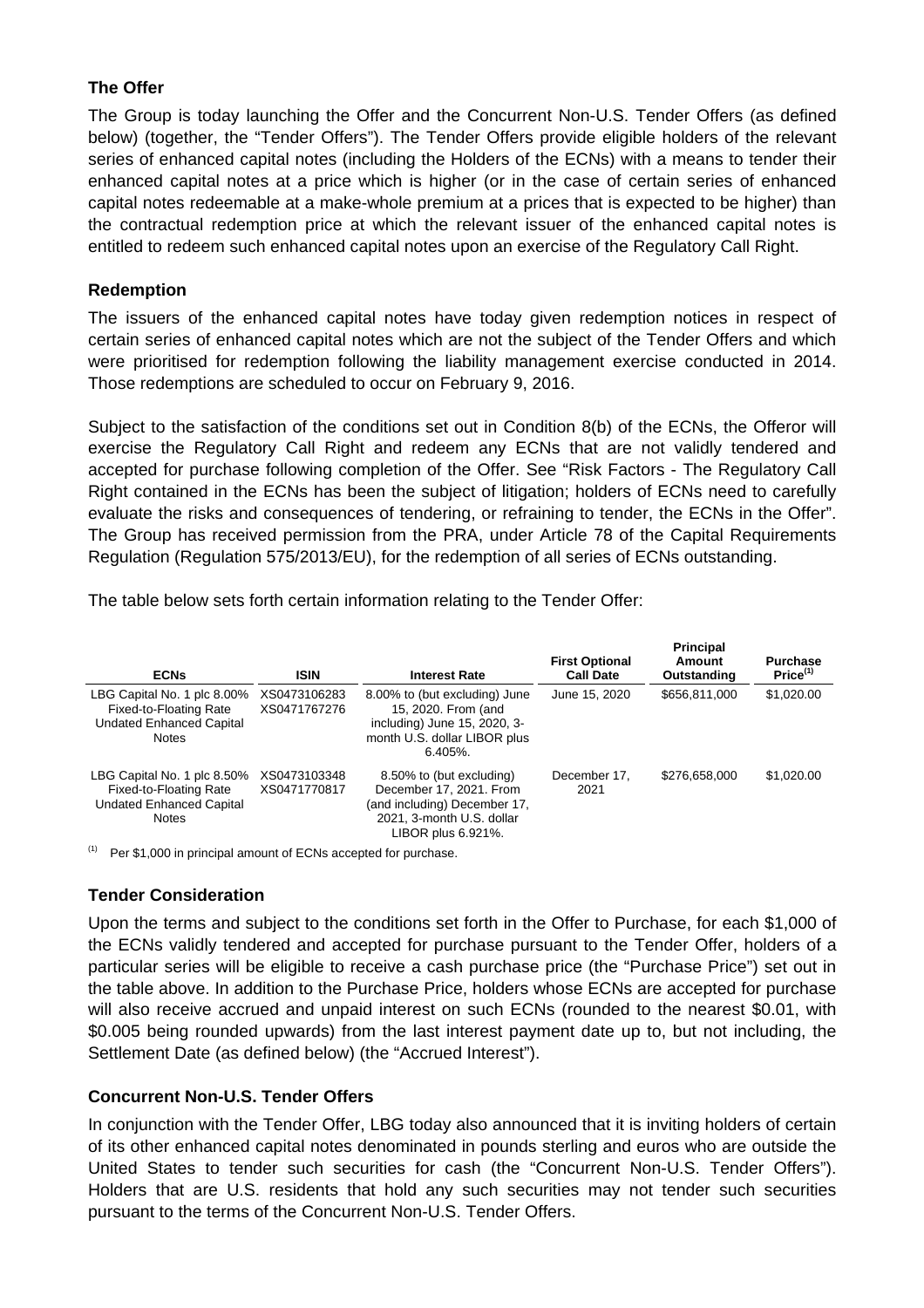### **Tender Offer Conditions**

The consummation of the Tender Offer is not conditioned upon any minimum amount of ECNs being tendered. However, the Tender Offer is subject to, and conditioned upon, the satisfaction or waiver of certain conditions described in the Offer to Purchase.

# **Withdrawal Rights**

Validly tendered ECNs may be withdrawn at any time prior to the Expiration Deadline.

### **Tender Offer Period**

The Tender Offer commenced today and will expire at 11:59 p.m., New York City time, on 2 March 2016, unless extended, re-opened or earlier terminated as provided in the Offer to Purchase. Assuming that the conditions to the Tender Offer are satisfied or waived, LBG expects that the Settlement Date will be 4 March 2016.

The relevant deadline set by the relevant Clearing System or any intermediary for the submission of Tender Instructions may be earlier than the deadlines set out herein.

### **Indicative Timetable**

The following table sets out the expected dates and times of the key events relating to the Tender Offer. This is an indicative timetable and is subject to change.

| <b>Events</b>                                                                                                                                                                                  | <b>Dates and Times</b>                            |  |  |
|------------------------------------------------------------------------------------------------------------------------------------------------------------------------------------------------|---------------------------------------------------|--|--|
| <b>Commencement of the Tender Offer</b>                                                                                                                                                        |                                                   |  |  |
| Tender Offer announced. Offer to Purchase made available to<br>holders of ECNs.                                                                                                                | 29 January 2016                                   |  |  |
| <b>Withdrawal Deadline</b>                                                                                                                                                                     |                                                   |  |  |
| The deadline for holders to validly withdraw tenders of ECNs.                                                                                                                                  | 11:59 p.m., New York City time, on 2 March 2016   |  |  |
| <b>Expiration Deadline</b>                                                                                                                                                                     |                                                   |  |  |
| The deadline for receipt of all Tender Instructions.                                                                                                                                           | 11:59 p.m., New York City time, on 2 March 2016   |  |  |
| <b>Announcement of Tender Offer Results</b>                                                                                                                                                    |                                                   |  |  |
| Announcement of the aggregate principal amounts of each<br>series of ECNs which the Offeror will be accepting for purchase.                                                                    | As soon as reasonably practicable on 3 March 2016 |  |  |
| <b>Settlement Date</b>                                                                                                                                                                         |                                                   |  |  |
| Settlement Date of the Tender Offer, including payment of the<br>purchase price and any Accrued Interest in respect of ECNs<br>validly tendered and accepted for purchase in the Tender Offer. | Expected on 4 March 2016                          |  |  |

The times and dates above are subject, where applicable, to the right of LBG to extend, re-open, amend, limit, terminate or withdraw the Tender Offer, subject to applicable law. Accordingly, the actual timetable may differ significantly from the expected timetable set out above.

**Holders should confirm with any bank, securities broker or other intermediary through which they hold ECNs whether such intermediary needs to receive instructions from a holder before the deadlines specified in the Offer to Purchase in order for that holder to be able to participate in, or withdraw their instruction to participate in, the Tender Offer.**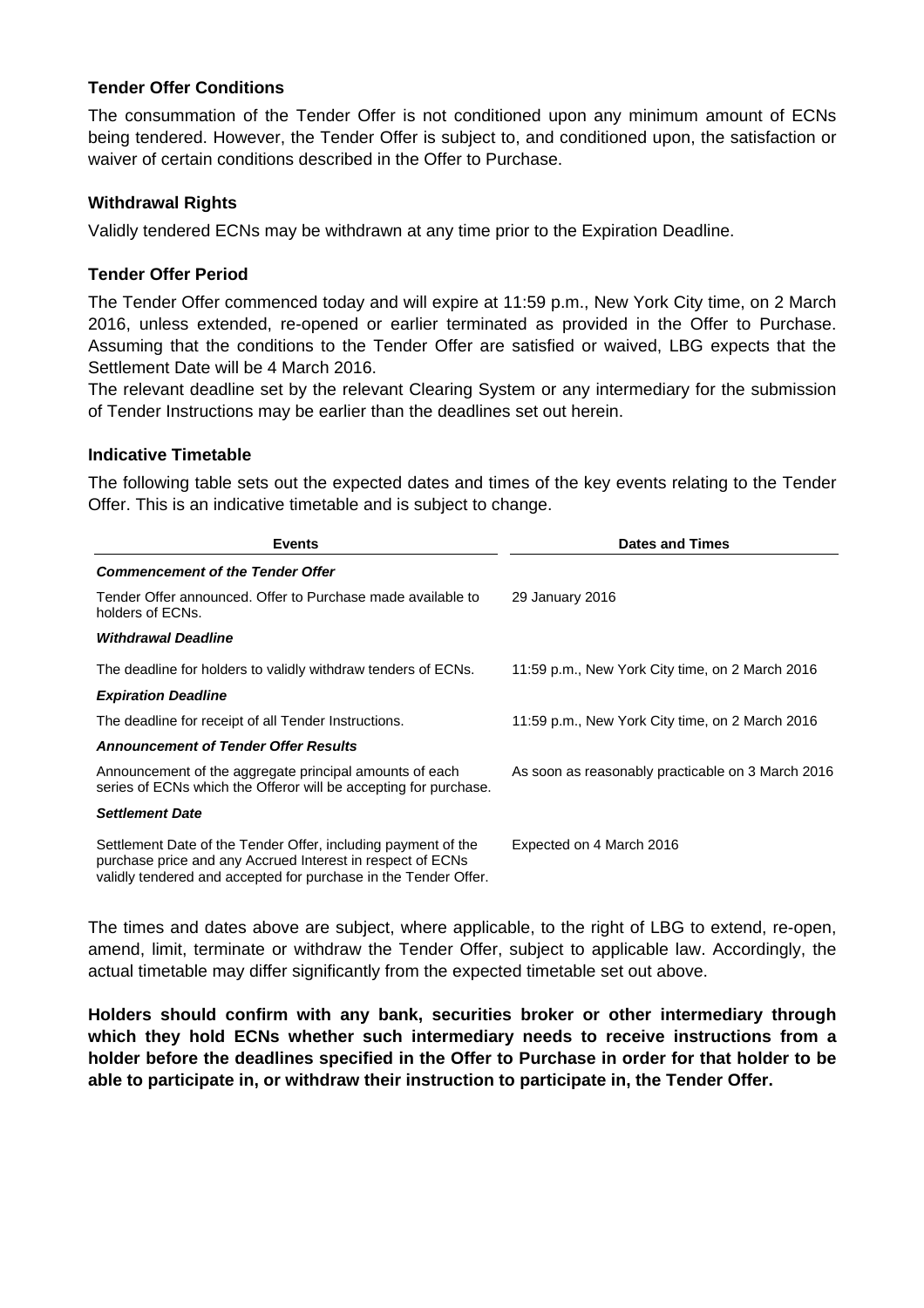# **Further Information**

Requests for copies of the Offer to Purchase and information in relation to the procedures for tendering should be directed to:

| <b>Tender Agent</b>                      |                                                    |
|------------------------------------------|----------------------------------------------------|
| <b>Lucid Issuer Services Limited</b>     | Email: lbg@lucid-is.com                            |
| Sunjeeve Patel / Paul Kamminga           | Telephone: +44 (0) 20 7704 0880                    |
| <b>Investor Relations</b>                |                                                    |
| Douglas Radcliffe                        | Email: douglas.radcliffe@finance.lloydsbanking.com |
| <b>Group Investor Relations Director</b> | Telephone: +44 (0) 20 7356 1571                    |
| <b>Dealer Managers</b>                   |                                                    |
| <b>BNP Paribas Securities Corp.</b>      | In the United States:                              |
|                                          | U.S. Toll-Free: +1 (888) 210-4358                  |
|                                          | Collect: +1 (212) 841-3059                         |
|                                          | Email: liability.management@bnpparibas.com         |
|                                          | Attn: Liability Management Group                   |
|                                          | In Europe:                                         |
|                                          | Tel: +44 (0) 20 7595 8668                          |
|                                          | Email: liability.management@bnpparibas.com         |
|                                          | <b>Attention: Liability Management Group</b>       |
| Deutsche Bank Securities Inc.            | In the United States                               |
|                                          | Attention: Liability Management Group              |
|                                          | Telephone: +1 (212) 250 2955 (Collect)             |
|                                          | + (866) 627 0391 (US Toll Free)                    |
|                                          | In Europe                                          |
|                                          | <b>Attention: Liability Management Group</b>       |
|                                          | Email: liability.management@db.com                 |
|                                          | Telephone: +44 20 7545 8011                        |
| Goldman, Sachs & Co.                     | In the United States:                              |
|                                          | Toll-free: +1 (800) 828-3182                       |
|                                          | Collect: +1 (212) 902-5183                         |
|                                          | Attn: Liability Management Group                   |
|                                          | In Europe:                                         |
|                                          | Tel: +44 (0) 20 7774 9862                          |
|                                          | Email: liabilitymanagement.eu@gs.com               |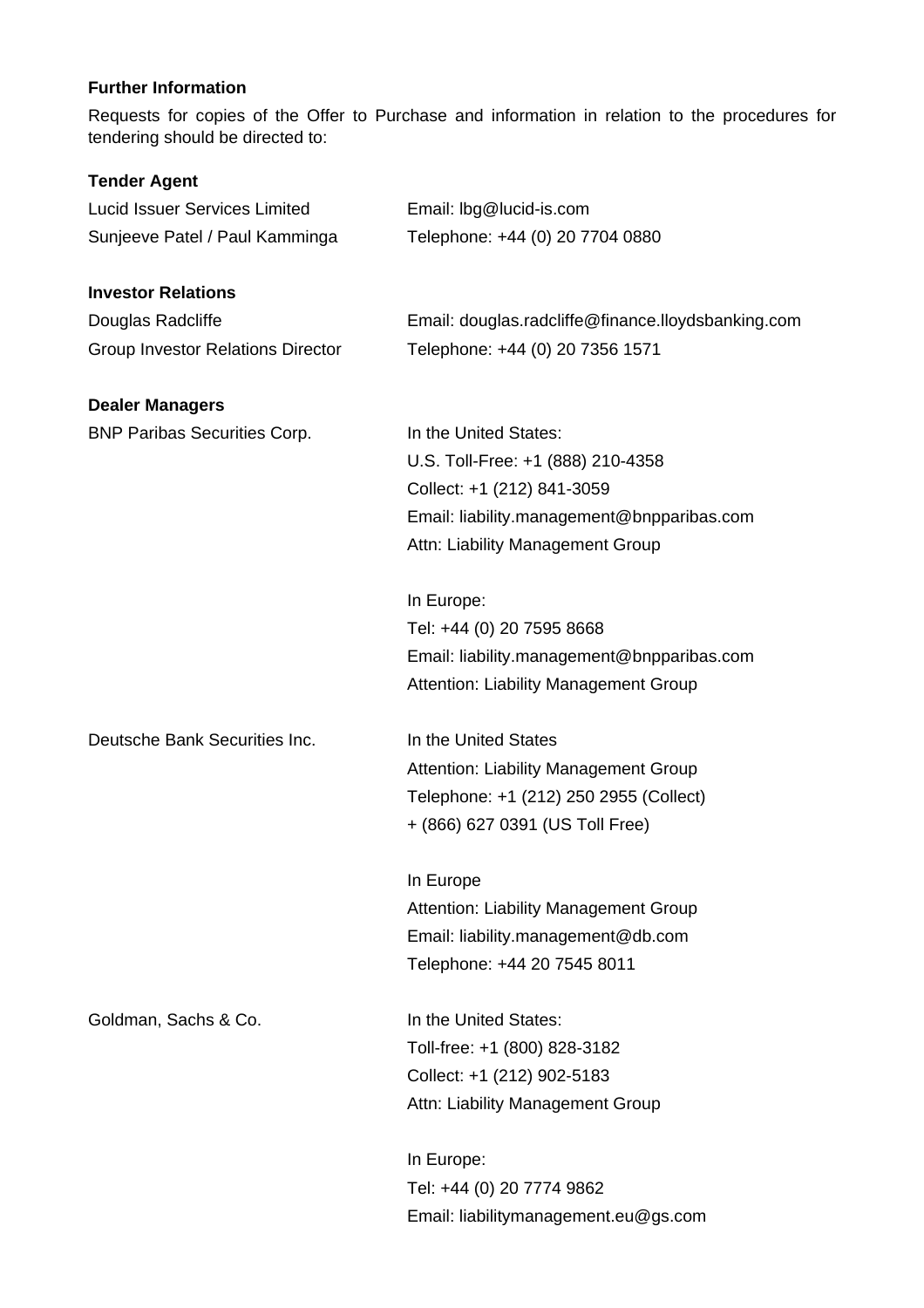| Lloyds Securities Inc.                | Toll-Free: +1 (855) 400-6511                  |  |  |
|---------------------------------------|-----------------------------------------------|--|--|
|                                       | Collect: +1 (212) 827-3105                    |  |  |
|                                       | Email: liability.management@lloydsbanking.com |  |  |
|                                       | Attn: Liability Management Group              |  |  |
| Merrill Lynch, Pierce, Fenner & Smith | In the United States:                         |  |  |
| Incorporated                          | Collect: +1 (980) 388-4813                    |  |  |
|                                       | Toll Free: +1 (888) 292-0070                  |  |  |
|                                       | Attn: Debt Advisory                           |  |  |
|                                       | In Europe:                                    |  |  |
|                                       | Toll: +44 (0) 20 7996 5698                    |  |  |
|                                       | Email: DG.LM_EMEA@baml.com                    |  |  |
|                                       | Attn: Liability Management Group              |  |  |
| <b>UBS Limited</b>                    | Telephone:                                    |  |  |
|                                       | +1 (203) 719 4210 (Collect)                   |  |  |
|                                       | +1 (888) 719 4210 (US Toll Free)              |  |  |

# **DISCLAIMER**

This announcement and the Offer to Purchase (including the documents incorporated by reference therein) contain important information which should be read carefully before any decision is made with respect to the Tender Offer. If you are in any doubt as to the contents of this announcement or the Offer to Purchase or the action you should take, you are recommended to seek your own financial and legal advice, including as to any tax consequences, immediately from your stockbroker, bank manager, solicitor, accountant or other independent financial or legal adviser. Any individual or company whose ECNs are held on its behalf by a broker, dealer, bank, custodian, trust company or other nominee or intermediary must contact such entity if it wishes to participate in the Tender Offer. None of the Offeror, LBG, the Dealer Managers or the Tender Agent makes any recommendation as to whether holders should tender ECNs for pursuant to the Tender Offer.

# **ADDITIONAL INFORMATION IN RESPECT OF THE TENDER OFFER AND WHERE TO FIND IT**

The Offeror and LBG will file with the Securities and Exchange Commission (the "SEC") a tender offer statement on Schedule TO, accompanied by the Offer to Purchase and related documents relating to the Tender Offer. Holders are advised to read carefully the tender offer statement, the Offer to Purchase and other documents which the Offeror and LBG will file with the SEC, when they become available, as they will contain important information about the Tender Offer and procedures for participating in the Tender Offer. Copies of these documents will be available for free by visiting EDGAR on the SEC website at www.sec.gov. In addition, copies of the Schedule TO and the documents filed with it may be obtained free of charge by contacting the Group at 25 Gresham Street, London EC2V 7HN, England.

# **OFFER RESTRICTIONS**

# **United Kingdom**

This communication of this announcement, the Offer to Purchase and any other documents or materials relating to the Tender Offer is not being made, and such documents and/or materials have not been approved, by an authorized person for the purposes of section 21 of the FSMA.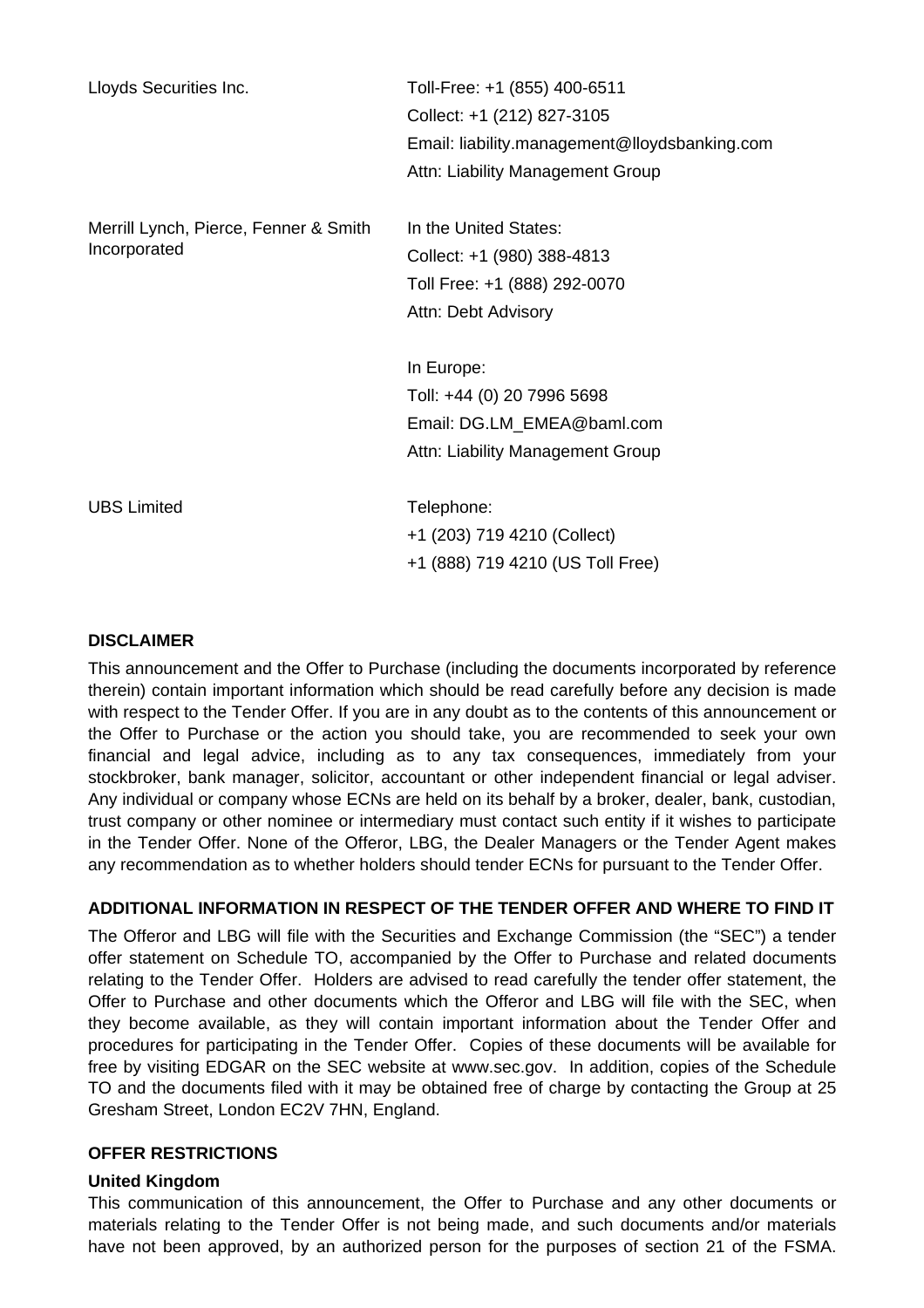Accordingly, such documents and/or materials are not being distributed to, and must not be passed on to, the general public in the United Kingdom. The communication of such documents and/or materials is exempt from the restriction on financial promotions under section 21 of the FSMA on the basis that it is only directed at and may be communicated to (1) those persons who are existing members or creditors of the Group or other persons within Article 43 of the Financial Services and Markets Act 2000 (Financial Promotion) Order 2005, and (2) any other persons to whom these documents and/or materials may lawfully be communicated.

# **Belgium**

Neither this announcement nor any other documents or materials relating to the Tender Offer have been submitted to or will be submitted for approval or recognition to the Financial Services and Markets Authority (Autorité des services et marchés financiers / Autoriteit voor financiële diensten en markten) and, accordingly, the Tender Offer may not be made in Belgium by way of a public offering, as defined in Articles 3 and 6 of the Belgian Law of April 1, 2007 on public takeover bids as amended or replaced from time to time. Accordingly, the Tender Offer may not be advertised and the Tender Offer will not be extended, and neither this announcement nor any other documents or materials relating to the Tender Offer (including any memorandum, information circular, brochure or any similar documents) has been or shall be distributed or made available, directly or indirectly, to any person in Belgium other than "qualified investors" in the sense of Article 10 of the Belgian Law of June 16, 2006 on the public offer of placement instruments and the admission to trading of placement instruments on regulated markets, acting on their own account. This announcement has been issued only for the personal use of the above qualified investors and exclusively for the purpose of the Tender Offer. Accordingly, the information contained in this announcement may not be used for any other purpose or disclosed to any other person in Belgium.

### **France**

The Tender Offer is not being made, directly or indirectly, to the public in France. Neither this announcement nor any other documents or offering materials relating to the Tender Offer, has been or shall be distributed to the public in France and only (i) providers of investment services relating to portfolio management for the account of third parties (personnes fournissant le service d'investissement de gestion de portefeuille pour compte de tiers) and/or (ii) qualified investors (investisseurs qualifiés), other than individuals, acting for their own account, all as defined in, and in accordance with, Articles L.411-1, L.411-2 and D.411-1 to D.411-3 of the French Code monétaire et financier, are eligible to participate in the Tender Offer. This announcement has not been and will not be submitted for clearance procedures (visa) of the Autorité des marchés financiers.

#### **Italy**

None of the Tender Offer, this announcement or any other documents or materials relating to the Tender Offer has been or will be submitted to the clearance procedure of the Commissione Nazionale per le Società e la Borsa ("CONSOB"), pursuant to applicable Italian laws and regulations.

The Tender Offer is being carried out in the Republic of Italy ("Italy") as an exempted offer pursuant to article 101-bis, paragraph 3-bis of the Legislative Decree No. 58 of February 24, 1998, as amended (the "Financial Services Act") and article 35-bis, paragraph 4 of CONSOB Regulation No. 11971 of May 14, 1999, as amended (the "CONSOB Regulation"). The Tender Offer is also being carried out in compliance with article 35-bis, paragraph 7 of the CONSOB Regulation.

Holders or beneficial owners of the ECNs located in Italy can tender the ECNs through authorized persons (such as investment firms, banks or financial intermediaries permitted to conduct such activities in Italy in accordance with the Financial Services Act, CONSOB Regulation No. 16190 of October 29, 2007, as amended from time to time, and Legislative Decree No. 385 of September 1,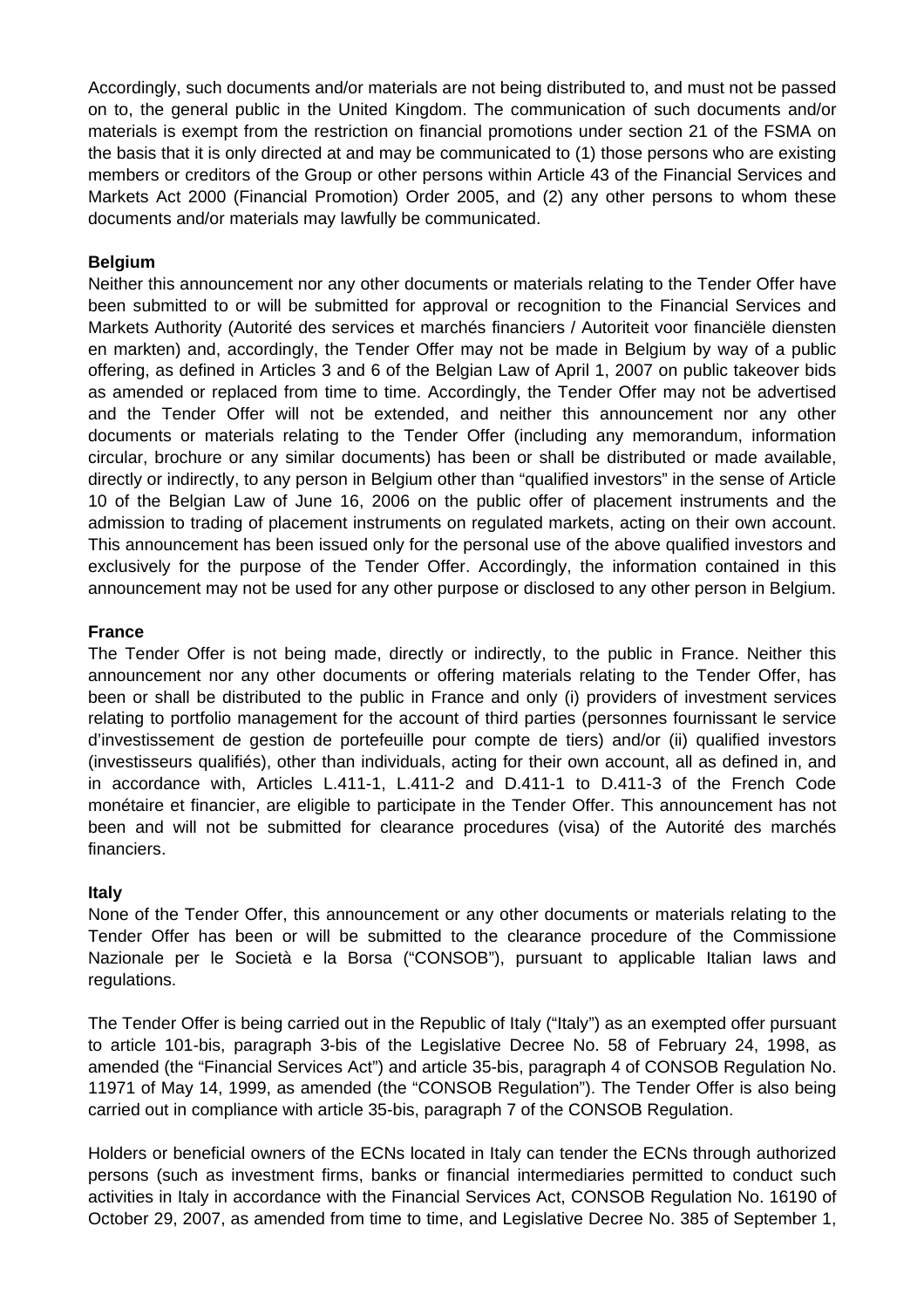1993, as amended) and in compliance with applicable laws and regulations or with requirements imposed by CONSOB or any other Italian authority.

Each intermediary must comply with the applicable laws and regulations concerning information duties vis-à-vis its clients in connection with the ECNs or the Tender Offer.

#### **General**

The Tender Offer does not constitute an offer to buy or the solicitation of an offer to sell ECNs in any circumstances in which such offer or solicitation is unlawful. In those jurisdictions where the securities or other laws require the Tender Offer to be made by a licensed broker or dealer and the Dealer Manager or, where the context so requires, any of its affiliates is such a licensed broker or dealer in that jurisdiction, the Tender Offer shall be deemed to be made on behalf of the Offeror by such Dealer Manager or affiliate (as the case may be) in such jurisdiction.

The distribution of this announcement and the Offer to Purchase in certain jurisdictions may be restricted by law. Persons into whose possession this announcement and the Offer to Purchase comes are required by each of the Offeror, LBG, the Dealer Managers and the Tender Agent to inform themselves about, and to observe, any such restrictions.

### **FORWARD-LOOKING STATEMENTS**

This announcement contains certain forward-looking statements with respect to the business, strategy and plans of LBG and its current goals and expectations relating to its future financial condition and performance. Statements that are not historical facts, including statements about LBG's or its directors' and/or management's beliefs and expectations, are forward-looking statements. By their nature, forward-looking statements involve risk and uncertainty because they relate to events and depend upon circumstances that will or may occur in the future. Factors that could cause actual business, strategy, plans and/or results to differ materially from the plans, objectives, expectations, estimates and intentions expressed in such forward-looking statements made by LBG or on its behalf include, but are not limited to: general economic and business conditions in the United Kingdom and internationally; market related trends and developments; fluctuations in exchange rates, stock markets and currencies; the ability to access sufficient sources of capital, liquidity and funding when required; changes to LBG's credit ratings; the ability to derive cost savings; changing customer behaviour including consumer spending, saving and borrowing habits; changes to borrower or counterparty credit quality; instability in the global financial markets, including Eurozone instability, the potential for one or more countries to exit the Eurozone or European Union (EU) (including the United Kingdom as a result of a referendum on its EU membership) and the impact of any sovereign credit rating downgrade or other sovereign financial issues; technological changes and risks to cyber security; pandemic, natural and other disasters, adverse weather and similar contingencies outside LBG's control; inadequate or failed internal or external processes or systems; acts of war, other acts of hostility, terrorist acts and responses to those acts, geopolitical, pandemic or other such events; changes in laws, regulations, accounting standards or taxation, including as a result of further Scottish devolution; changes to regulatory capital or liquidity requirements and similar contingencies outside LBG's control; the policies, decisions and actions of governmental or regulatory authorities in the United Kingdom, the EU, the United States or elsewhere including the implementation of key legislation and regulation; the ability to attract and retain senior management and other employees; requirements or limitations imposed on LBG as a result of HM Treasury's investment in LBG; actions or omissions by LBG's directors, management or employees including industrial action; changes to LBG's postretirement defined benefit scheme obligations; the provision of banking operations services to TSB Banking Group plc; the extent of any future impairment charges or write-downs caused by, but not limited to, depressed asset valuations, market disruptions and illiquid markets; the value and effectiveness of any credit protection purchased by LBG; the inability to hedge certain risks economically; the adequacy of loss reserves; the actions of competitors, including non-bank financial services and lending companies; and exposure to regulatory or competition scrutiny,